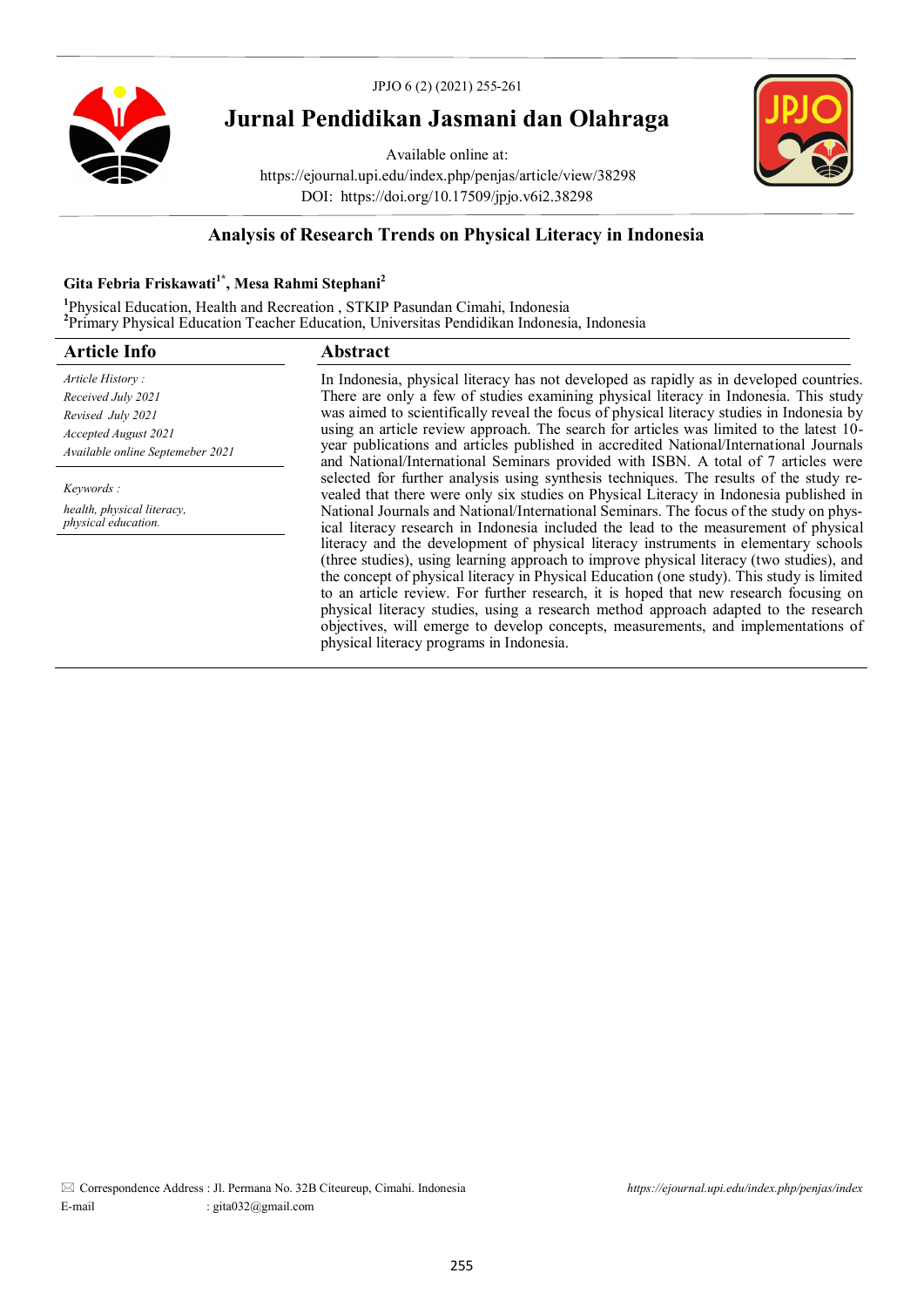## **INTRODUCTION**

The term of physical literacy was first introduced at the International Association of Physical Education and Sport for Girls and Women Congress in Melbourne, Australia, in 1993 by Whitehead. Whitehead offers several concepts about the definition of physical literacy (Robinson et al., 2018). Physical literacy is defined as motivation, self-confidence, physical competence, knowledge, and understanding to appreciate and be responsible for their involvement in lifelong physical activity (M. Whitehead, 2007). Physical literacy can be described as a disposition characterized by motivation to utilize the potential of innate movements to make a significant contribution to quality of life (M. Whitehead, 2010). Individuals owning physical literacy will move calmly and confidently in various physically challenging situations and be perceptive in examining all aspects of the physical environment, anticipating the need or possibility of movement, and responding appropriately with movement intelligence and imagination (Allingham et al., 2019).

The concept of physical literacy has become popular in recent years in many different countries. Educational organizations and researchers around the world argue that physical literacy should have an equal educational value as literacy and numeracy (Shearer et al., 2018). The existence of physical literacy in education, especially physical education, as a mature concept is increasingly recognized shown by the emergence of the International Physical Literacy Association (IPLA) which provides a consensus statement involving several sports experts (Robinson et al., 2018). The development of physical literacy is inseparable from the results of studies carried out by experts around the world.

Research on physical literacy from 2001-2016 including 49 articles from electronic searches in reputable international journals revealed that the concept of physical literacy is used in various contexts, especially in relation to 'education', 'activity', 'fitness', 'health', 'concept', 'competence', 'understanding', 'role', 'curriculum', 'teaching' and 'assessment'. The most relevant concept to physical literacy is 'physical education', a term that is often replaced by 'literacy' (Hyndman & Pill, 2018). In addition, 103 papers from peer-reviewed literature from 1993 to 2019 highlighted the increase in physical literacy research worldwide, particularly in England, Canada, United States, Wales, Scotland, Australia, and New Zealand, the countries that have invested in physical literacy development initiatives (Young et al., 2020). The high number of results of this study prove that physical literacy in the world has developed.

Physical literacy has become the main focus in research studies in the field of physical education, promotion of physical activity, and sports development in the world (Giblin et al., 2014). In the physical education research focus, physical literacy becomes the ultimate goal of physical education by conceptualizing the movement of children as human being, holistically, who move to learn to become children who are knowledgeable in movement (Chen, 2015). Physical literacy contributes to the fundamental concepts of motor skills and identification of sports talent that can be improved through physical education learning (Lundvall, 2015). In the study of promotion of physical activity, it is clear that physical literacy has an inseparable relationship with physical activity (PA). Increasing physical literacy does not only contribute to the increased physical activity but also to the results of participation in physical activity (Li et al., 2020). Physical literacy interacts with other physical components to influence children's physical activity patterns (Brown et al., 2020). For sport development study focus, physical literacy promotes the development of sport in Australia (Scott et al., 2021).

The trend of physical literacy research in the past 10 years has been more on measurement by developing several instruments (Young et al., 2021). Research of (Robinson et al., 2018) focused on measuring the movement skills and physical fitness of children using Sport for Life (PFL). CAPL for grade 4 elementary school students had also been developed by (Longmuir et al., 2015) which focused on individual measurement of all aspects of the physical literacy domain. Measurements on movement motivation, confidence, and understanding domains as a journey to achieve physical literacy had also been carried out by M. E. Whitehead, et al (2018). The majority of physical literacy measurement tools were identified that 70% adopt an assessment in learning, or at a certain time, combined with an assessment as learning while assessing the progress of physical literacy individually (Jean de Dieu & Zhou, 2021).

Meanwhile, in Indonesia, physical literacy has not developed as rapidly as in other developed countries. There are not many studies examining physical literacy in Indonesia (Permana & Habibie, 2020). As delivered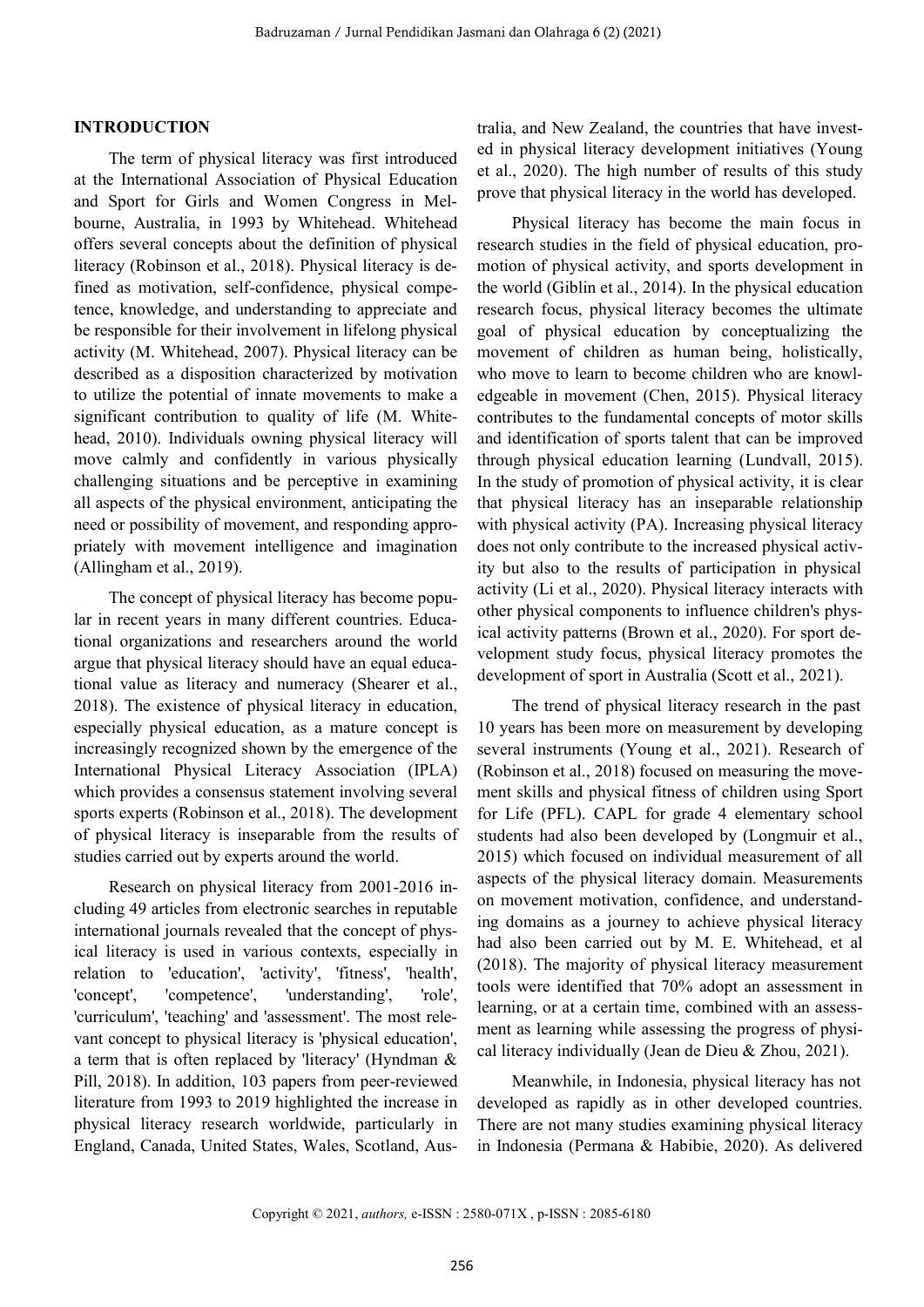by Prof. Toho Cholik Mutohir at the National Webinar Physical Literacy In Indonesia: A New Challenge, there has not been many sports experts in Indonesia studying physical literacy, there is no research concept map focusing on the study of physical literacy integrated in sports education and sports achievements, and there is no program for physical literacy implemented. Therefore, from the theoretical and practical explanation, this study was aimed at describing scientifically the focus of physical literacy study in Indonesia by using an article review approach. The results of this study are expected to be the basis for sports experts, especially sports education, to start studying physical literacy in Indonesia (Permana & Habibie, 2020).

## **METHODS**

Literature review was used in this study to reveal trends in the physical literacy research issue in Indonesia. The electronic search strategy used google scholar using key words 'physical literacy in Indonesia', 'Literasi Fisik di Indonesia', 'Melek Fisik untuk anak Indonesia', 'perkembangan literacy fisik di Indonesia' and 'sejarah literacy fisik di Indonesia'. The search for articles using this keyword was carried out with a 10 year period and was limited to articles published in accredited National/International Journals and in National/International Seminars with ISBN.

Inclusion criteria of this study include: 1. based on the question scope, 2. research variables, 3. study design, 4. kindergarten-high school student population, 5. Published in the last 10 years, and 6. in Indonesia language. While the exclusion variable included not published in national journals or proceedings with ISBN. Of the obtained 6 articles, all of them were selected because they met the criteria for further analysis using synthetic techniques. Synthesis technique is a concluding technique conducted by reading, understanding, and analyzing the information conveyed by the authors in the concepts they provide (Rahayu et al., 2019).

## **RESULT**

From the search results from google scholar with the criteria described previously, there were only 7 articles that met the criteria to be presented using the matrix in Figure 1. Most researches using these keywords were only articles stored in the repository and were not published in the accredited National/International Journals or National/International Seminars with ISBN.



**Figure 1.** Prisma Diagram of Literature Review

#### **Productivity of Physical Literacy Research**

After eliminating non-eligible articles, 6 studies met the inclusion criteria based on the location of the study. From the articles in Table 1, there were two studies using the literature study method, two studies using surveys, one study using R&D, and one study using a one-shot case study.

Copyright © 2021, *authors,* e-ISSN : 2580-071X , p-ISSN : 2085-6180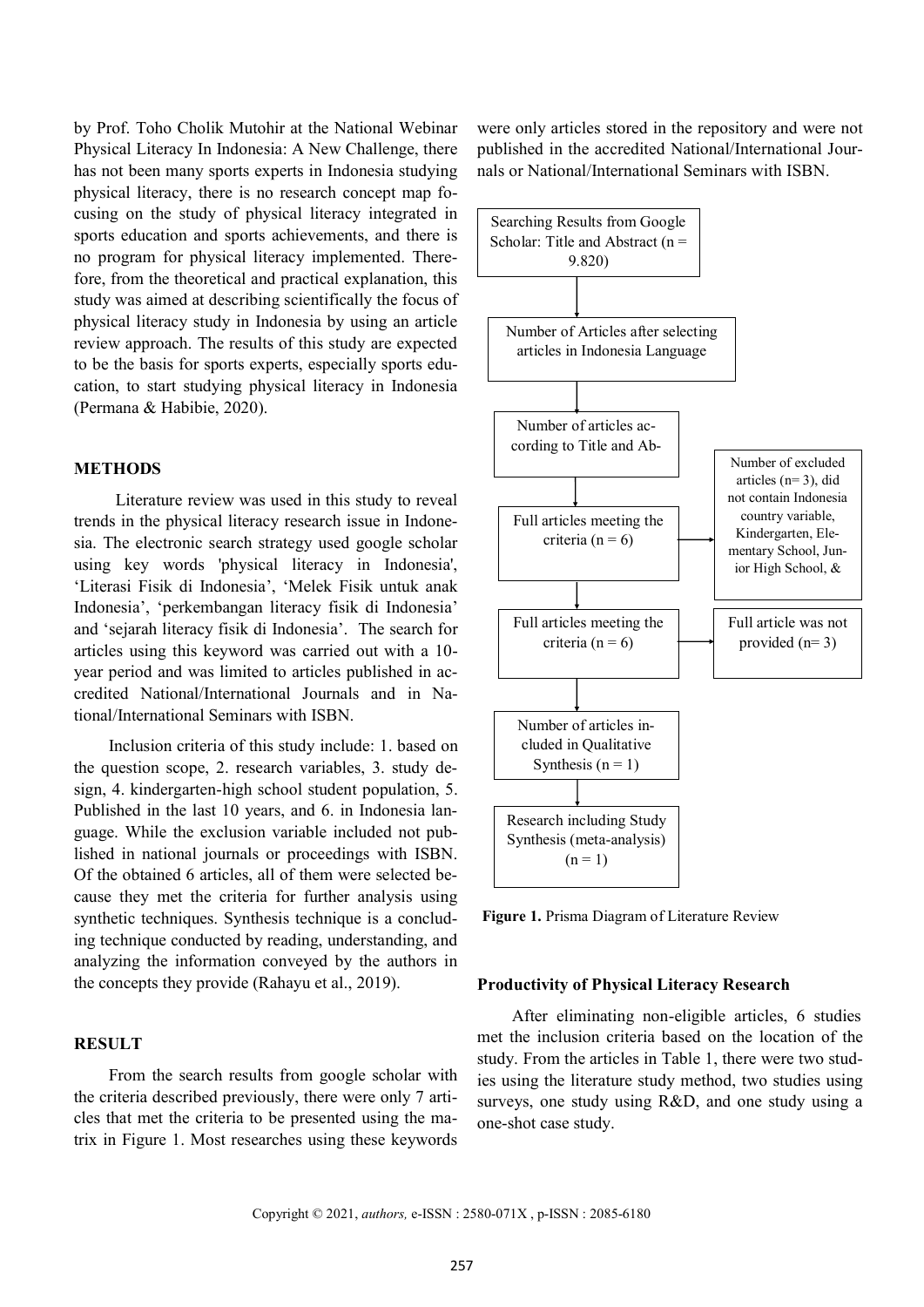**Table 1.** Matrix of Articles

| Authors/                                                        | <b>Title</b>                                                                                                                    | <b>Source</b>                                                                        | <b>Method</b>                         | <b>Results</b>                                                                                                                                                                                                                                                                                                                            |
|-----------------------------------------------------------------|---------------------------------------------------------------------------------------------------------------------------------|--------------------------------------------------------------------------------------|---------------------------------------|-------------------------------------------------------------------------------------------------------------------------------------------------------------------------------------------------------------------------------------------------------------------------------------------------------------------------------------------|
| Years                                                           |                                                                                                                                 |                                                                                      |                                       |                                                                                                                                                                                                                                                                                                                                           |
| Widodo, Agung<br>(2018)                                         | The meaning and role of<br>physical education in the<br>formation of physically<br>literate/physically literate<br>people       | Motion Jurnal, Vol-<br>ume IX, No.1                                                  | Literature<br>Study                   | Student learning achievement boils down to<br>being physically literate.<br>This<br>learning<br>achievement is obtained through<br>learning<br>experiences during the learning process<br>through physical activities that are followed                                                                                                   |
| Gustian, Uray;<br>Supriatna, Eka;<br>Purnomo, Edi<br>(2018)     | Learning Activity To<br>Develop Physical Literacy<br>In Kindergarten                                                            | Advances in Social<br>Science, Education<br>and Humanities Re-<br>search, volume 278 | R & D                                 | Results of research showed that the model of<br>learning activities that were developed were<br>feasible and effective to increase the ability of<br>physical literacy of kindergartens because<br>learning activities were developed in accord-<br>ance to the basic concept of learning model<br>and able to encourage children to move |
| Said, Hariadi<br>(2019)                                         | Physical Literacy Of Ele-<br>mentary School Students<br>In Gorontalo                                                            | Advances in Social<br>Science, Education<br>and Humanities Re-<br>search, volume 335 | Survey                                | Students with a physical literacy in the low-<br>level category were eight (2.36%), low physi-<br>cal literacy level was 135 (39.94%), medium<br>category was 166 (49.11%) and good physical<br>literacy level category was 38 people (9.79%)                                                                                             |
| Gustian, Uray<br>(2020)                                         | Traditional Games: An<br>Approach in Developing<br>Physical Literacy for Ele-<br>mentary School Students                        | Jurnal SPORTIF:<br>Jurnal Penelitian<br>Pembelajaran, 6 (1)<br>2020   199-215        | Experimen one<br>shoot cased<br>study | The use of modified traditional games can<br>improve the PL of elementary school students                                                                                                                                                                                                                                                 |
| Priadana, W.B;<br>Saifuddin, Ha-<br>san: Prakoso,<br>B.B (2021) | Feasibility of measuring<br>knowledge aspects on<br>physical literacy instru-<br>ments for students aged 8-<br>12 years         | MULTILATERAL:<br>Jurnal Pendidikan<br>Jasmani dan Olahraga<br>20 (1), 2021, 21-32    | Survey                                | Physical Literacy Knowledge Questionnaire<br>(PLKQ) can be an alternative options for<br>measuring physical literacy knowledge in<br>Indonesia                                                                                                                                                                                            |
| Permana, Rah-<br>mat & Habibie,<br>Alfadh (2021)                | Analysis of Physical Lit-<br>eracy Assessment with<br>PJOK Learning Needs at<br>Muhammadiyah Elemen-<br>tary School Tasikmalaya | SemNas Universitas<br>Muhammadiyah Pur-<br>wokerto ISBN: 978-<br>602-6697-66-0       | Literature<br>Study                   | Canadian assessment Physical literacy lebih<br>mencakup seluruh aspek hasil belajar yaitu<br>afektif, kognitif dan psikomotor sedangkan<br>TKJI yang sering dilakukan hanya mencakup<br>psikomotor                                                                                                                                        |

#### **Physical Literacy Research Focus**

The focus of the study on physical literacy research in Indonesia began with a literature review in 2018 discussing the meaning and role of physical education in building physically literate people. In 2018 there was also R&D research creating learning activity models to improve physical literacy of kindergarten students. In 2019, the focus of research studies led to descriptive measurements of physical literacy in elementary school students. The focus of research studies in 2020 was experimental research using traditional games as an approach in developing physical literacy for elementary school students. In 2021, the focus of the study had begun on developing physical literacy instruments for students aged 8-12 years and analyzing physical literacy assessments related to learning needs of Physical Education in elementary school. The

focuses of these studies are concluded in Table 2.

**Table 2.** Focus of the Physical Literacy Research

| Total | <b>Research Focus</b>                          |  |  |
|-------|------------------------------------------------|--|--|
| 3     | Measurement of physical literacy and develop-  |  |  |
|       | ment of physical literacy instruments in       |  |  |
|       | <b>Elementary School</b>                       |  |  |
|       | Learning approach to improve physical literacy |  |  |
|       | The concept of physical literacy in physical   |  |  |
|       | education                                      |  |  |

## **DISCUSSION**

The focus of physical literacy research in Indonesia is more on measuring physical literacy and developing physical literacy instruments. There are 3 research focusing on measuring physical literacy. In the first

Copyright © 2021, *authors,* e-ISSN : 2580-071X , p-ISSN : 2085-6180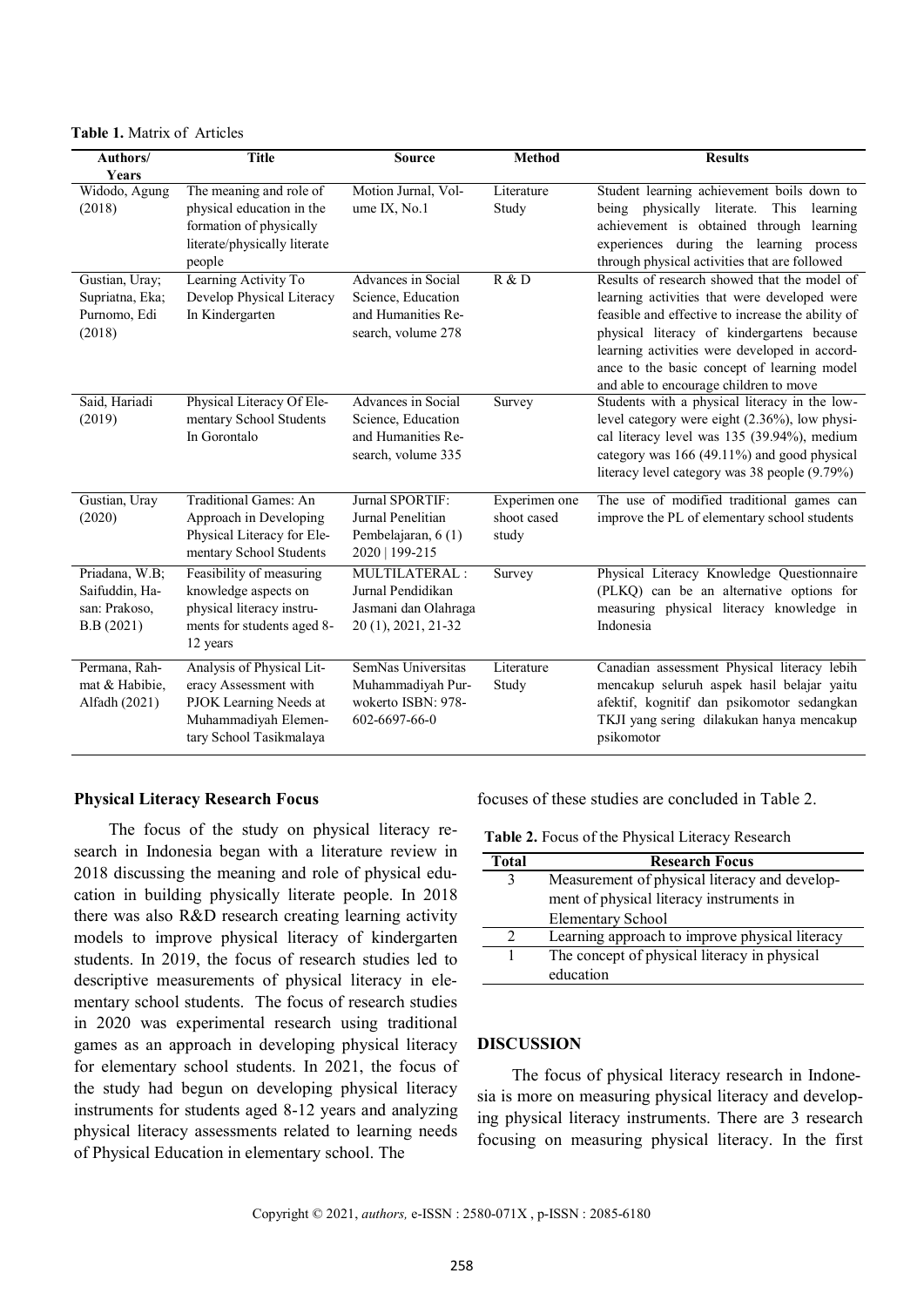study, the measurement used a physical fitness test for elementary students (Said, 2019). The second study used the collaboration of the Indonesian Physical Fitness Test (TKJI) measurement and the Canadian Assessment of Physical Literacy (CAPL) for elementary students (Permana & Habibie, 2020). The last is the development of the Physical Literacy Knowledge Questionnaire (PLKQ) instrument for elementary school students in Indonesia (Priadana et al., 2021).

Physical literacy measurement instruments have become the focus of studies in global research to monitor the development of physical literacy skills in elementary school students (Longmuir & Tremblay, 2016). The development was started with CAPL for children aged 8-12 years and followed by the development for children aged 12-16 years developed in Canada (Blanchard et al., 2020; Longmuir et al., 2015) with instrument improvements and developments every year on physical literacy indicators, such as motivation and self-confidence (Gunnell et al., 2018; Longmuir et al., 2018; Longmuir & Tremblay, 2016). Until now, CAPL has become the main reference of the instrument to measure physical literacy of elementary school students aged 8-12 and for middle school students aged 12 -16 years (Young et al., 2021) and has been developed in several countries including in Indonesia.

The next research focus is learning approaches to improve physical literacy found in 2 research in Indonesia. The first study is the development of movement learning activities for kindergarten students in improving physical literacy (Gustian et al., 2019). The next is the use of traditional games in the physical education learning process to improve the physical literacy of elementary school students (Gustian, 2020).

Research on physical activity interventions integrated into physical education curricula has been widely carried out in America, Australia, and Europe such as the play streets program which includes physical activity for improving children's physical literacy in Portugal (Nicholson & Thorn, 2020). The development of sports education curriculum programs integrated into physical education curricula in Europe is used to improve physical literacy in schools (Farias et al., 2019; Hastie & Wallhead, 2015; Scott et al., 2021). Meanwhile, the program to increase physical literacy integrated into physical education in the form of Physical Education Physical Literacy (PEPL) intervention has spread

worldwide as a reference for adopting this program into the physical education curriculum to improve students' physical literacy (R. Telford et al., n.d.; R. M. Telford et al., 2021).

There was only one study focusing on the level of the concept of physical literacy in physical education in Indonesia. The description of the concept of physical literacy and the actual orientation of physical education in schools as an effort to build physically literate individuals has been revealed (Widodo, 2018). Research at the concept level is always developing every year. The concept of physical literacy continues to develop from definition to program implementation (Bailey, 2020; Hyndman & Pill, 2018; Shearer et al., 2018). Physical literacy is not a new concept to be revived in the last decade when researchers and practitioners are trying to improve the status of physical education in the school environment (Gu, et al., 2019). Determining the concept of physical literacy in general can be related to a clear philosophical approach and transparency that can be used as a reference for how physical literacy program actions are made (Shearer et al., 2018).

## **CONCLUSION**

This study informs the public that research on Physical Literacy (PL) has not been widely studied in Indonesia. The results of the study revealed that there were only six studies in Indonesia on Physical Literacy published in National Journals and National/ International Seminars. Three studies focused on the measurement of physical literacy and the development of physical literacy instruments in elementary schools. Two studies focused on using a learning approach to improve physical literacy. One study focused on the concept of physical literacy in physical education.

The findings of this study indicate that research on physical literacy in Indonesia needs to be developed so that physical literacy becomes an important focus of study in the field of physical education to measure the success in teaching, thus it can be integrated into the physical education curriculum in Indonesia. This study is limited to an article review. For further research, it is hoped that new research will focus on physical literacy studies using a research method approach adapted to the research objectives to develop concepts, measurements, and implementation of physical literacy programs in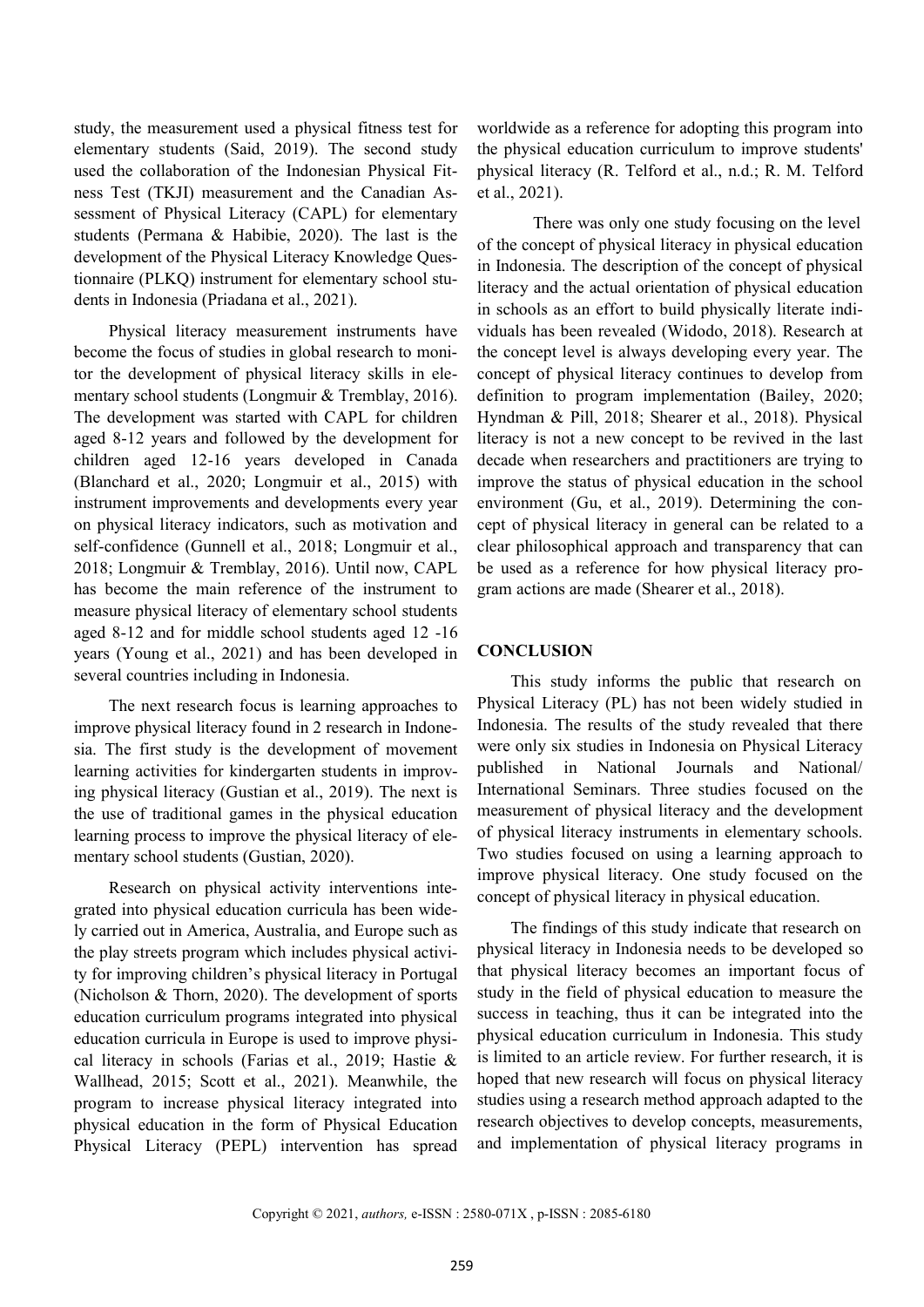Indonesia.

## **CONFLICT OF INTEREST**

The authors declared no conflict of interest.

## **REFERENCES**

- Allingham, S., Maude, P., & Whitehead, M. (2019). Physical literacy in early childhood. The Physical Development Needs of Young Children, September, 18–32. https://doi.org/10.4324/9780429469831-3
- Bailey, R. (2020). Defining physical literacy: making sense of a promiscuous concept. Sport in Society, 0 (0),  $1-18$ , https:// doi.org/10.1080/17430437.2020.1777104
- Blanchard, J., Van Wyk, N., Ertel, E., Alpous, A., & Longmuir, P. E. (2020). Canadian Assessment of Physical Literacy in grades 7-9 (12-16 years): Preliminary validity and descriptive results. Journal of Sports Sciences, 38(2), 177–186. https:// doi.org/10.1080/02640414.2019.1689076
- Brown, D. M. Y., Dudley, D. A., & Cairney, J. (2020). Journal of Science and Medicine in Sport Physical literacy profiles are associated with differences in children ' s physical activity participation : A latent profile analysis approach. Journal of Science and Medicine in Sport, 23(11), 1062–1067. https:// doi.org/10.1016/j.jsams.2020.05.007
- Chen, A. (2015). Operationalizing physical literacy for learners: Embodying the motivation to move. Journal of Sport and Health Science, 4(2), 125–131. https://doi.org/10.1016/j.jshs.2015.03.005
- Farias, C., Wallhead, T., Mesquita, I., & Wallhead, T. (2019). Research Quarterly for Exercise and Sport ' The Project Changed My Life ': Sport Education ' s Transformative Potential on Student Physical Literacy ' The Project Changed My Life ' : Sport Education ' s Transformative Potential on. Research Quarterly for Exercise and Sport, 00(00), 1–16. https:// doi.org/10.1080/02701367.2019.1661948
- Giblin, S., Collins, D., & Button, C. (2014). Physical Literacy : Importance , Assessment and Future Directions. 1177–1184. https://doi.org/10.1007/s40279 -014-0205-7
- Gu, X., Chen, S., & Zhang, X. (2019). Physical literacy at the start line: Young children's motor competence, fitness, physical activity, and fitness knowledge. Journal of Teaching in Physical Education, 38(2), 146–154. https://doi.org/10.1123/ jtpe.2018-0069
- Gunnell, K. E., Longmuir, P. E., Barnes, J. D., Belanger, K., & Tremblay, M. S. (2018). Refining the Canadian Assessment of Physical Literacy based on theory and factor analyses. BMC Public Health, 18

(Suppl 2). https://doi.org/10.1186/s12889-018-5899- 2

- Gustian, U. (2020). Permainan tradisional: suatu pendekatan dalam mengembangkan physical literacy siswa sekolah dasar. Jurnal SPORTIF: Jurnal Penelitian Pembelajaran, 6(1), 199-215.
- Gustian, U., Supriatna, E., & Purnomo, E. (2019). Learning Activity to Develop Physical Literacy in Kindergarten. 278(YISHPESS), 204–207. https:// doi.org/10.2991/yishpess-cois-18.2018.52
- Hastie, P. A., & Wallhead, T. L. (2015). Operationalizing physical literacy through sport education. Journal of Sport and Health Science, May. https:// doi.org/10.1016/j.jshs.2015.04.001
- Hyndman, B., & Pill, S. (2018). What's in a concept? A Leximancer text mining analysis of physical literacy across the international literature. European Physical Education Review, 24(3), 292–313. https:// doi.org/10.1177/1356336X17690312
- Jean de Dieu, H., & Zhou, K. (2021). Physical Literacy Assessment Tools: A Systematic Literature Review for Why, What, Who, and How. International Journal of Environmental Research and Public Health, 18(15), 7954. https://doi.org/10.3390/ ijerph18157954
- Li, M. H., Sum, R. K. W., Tremblay, M., Sit, C. H. P., Ha, A. S. C., & Wong, S. H. S. (2020). Crossvalidation of the Canadian Assessment of Physical Literacy second edition (CAPL-2): The case of a Chinese population. Journal of Sports Sciences, 38 (24), 2850–2857. https:// doi.org/10.1080/02640414.2020.1803016
- Longmuir, P. E., Boyer, C., Lloyd, M., Yang, Y., Boiarskaia, E., Zhu, W., & Tremblay, M. S. (2015). The Canadian Assessment of Physical Literacy: Methods for children in grades 4 to 6 (8 to 12 years). BMC Public Health, 15(1), 1–11. https:// doi.org/10.1186/s12889-015-2106-6
- Longmuir, P. E., Gunnell, K. E., Barnes, J. D., Belanger, K., Leduc, G., Woodruff, S. J., & Tremblay, M. S. (2018). Canadian Assessment of Physical Literacy Second Edition: A streamlined assessment of the capacity for physical activity among children 8 to 12 years of age 11 Medical and Health Sciences 1117 Public Health and Health Services. BMC Public Health, 18(Suppl 2). https://doi.org/10.1186/ s12889-018-5902-y
- Longmuir, P. E., & Tremblay, M. S. (2016). Top 10 Research Questions Related to Physical Literacy. Research Quarterly for Exercise and Sport, 87(1), 28  $-35.$  https:// doi.org/10.1080/02701367.2016.1124671

Lundvall, S. (2015). ScienceDirect Physical literacy in the field of physical education e A challenge and a possibility. Journal of Sport and Health Science, 4 (2), 113–118. https://doi.org/10.1016/ j.jshs.2015.02.001

Copyright © 2021, *authors,* e-ISSN : 2580-071X , p-ISSN : 2085-6180